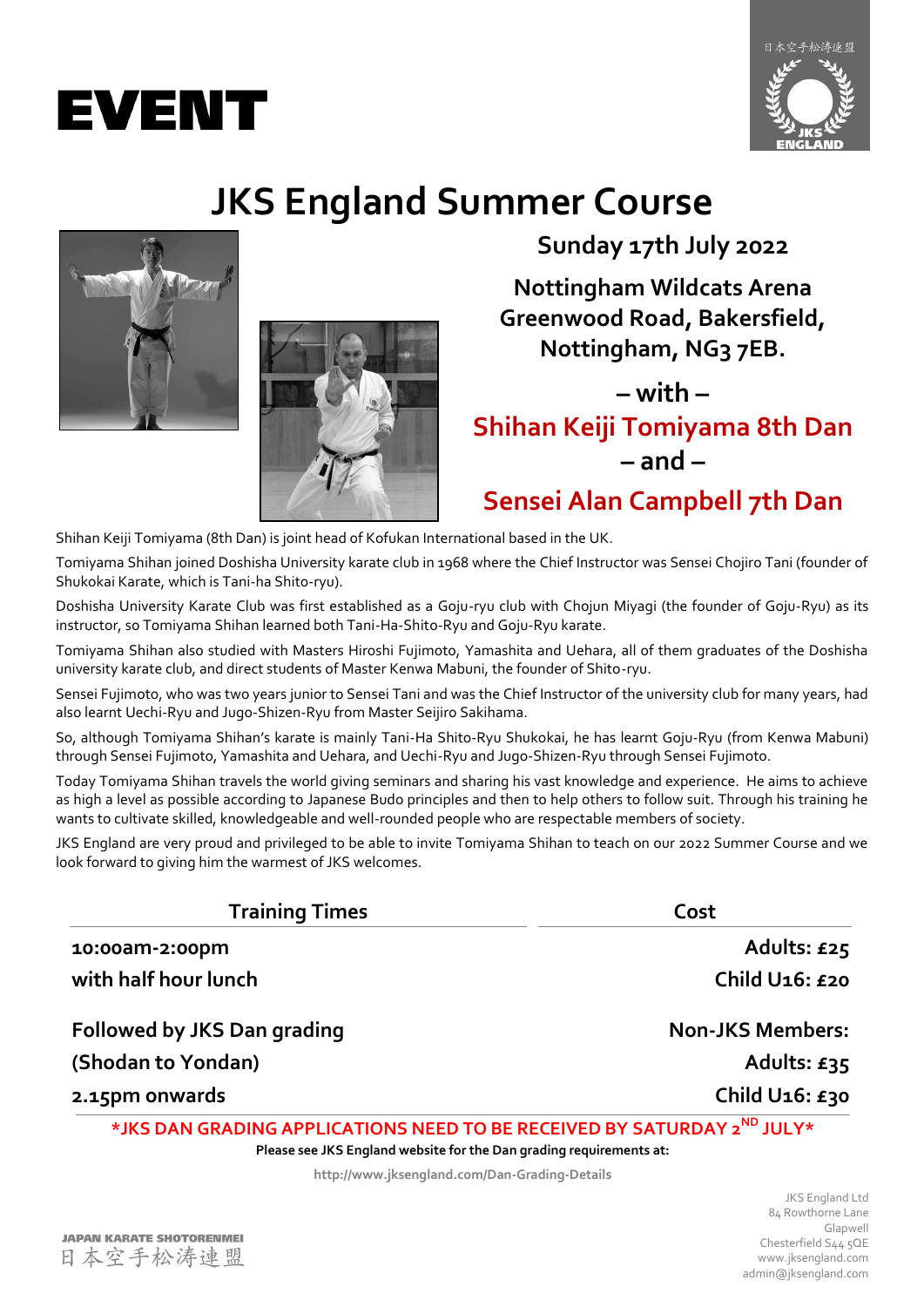## **Booking Form**

### **Training**

| Name | Age | Grade           | $\boldsymbol{\epsilon}$ Total |
|------|-----|-----------------|-------------------------------|
|      |     |                 |                               |
|      |     |                 |                               |
|      |     |                 |                               |
|      |     |                 |                               |
|      |     |                 |                               |
|      |     |                 |                               |
|      |     |                 |                               |
|      |     |                 |                               |
|      |     |                 |                               |
|      |     |                 |                               |
|      |     | Total training: |                               |

**Dan Grading** (**Please see the following page for JKS Dan Application Check list and the following page for Application Form**)

| <b>Name</b> | <b>Current Grade</b> | <b>Grade Attempting</b> |
|-------------|----------------------|-------------------------|
|             |                      |                         |
|             |                      |                         |
|             |                      |                         |
|             |                      |                         |
|             |                      |                         |

| Payments to be made by bank transfers into JKS ENGLAND LTD bank account<br>you will need the following information: |        |             |  |
|---------------------------------------------------------------------------------------------------------------------|--------|-------------|--|
| 'HSBC'                                                                                                              |        |             |  |
| Acct No. 71879308                                                                                                   |        |             |  |
| Sort Code 40 08 46.                                                                                                 |        |             |  |
| Total amount enclosed £                                                                                             |        |             |  |
| <b>Contact Name:</b>                                                                                                |        | Tel No:     |  |
| Address:                                                                                                            |        |             |  |
| PostCode:                                                                                                           | Email: | Club/Assoc: |  |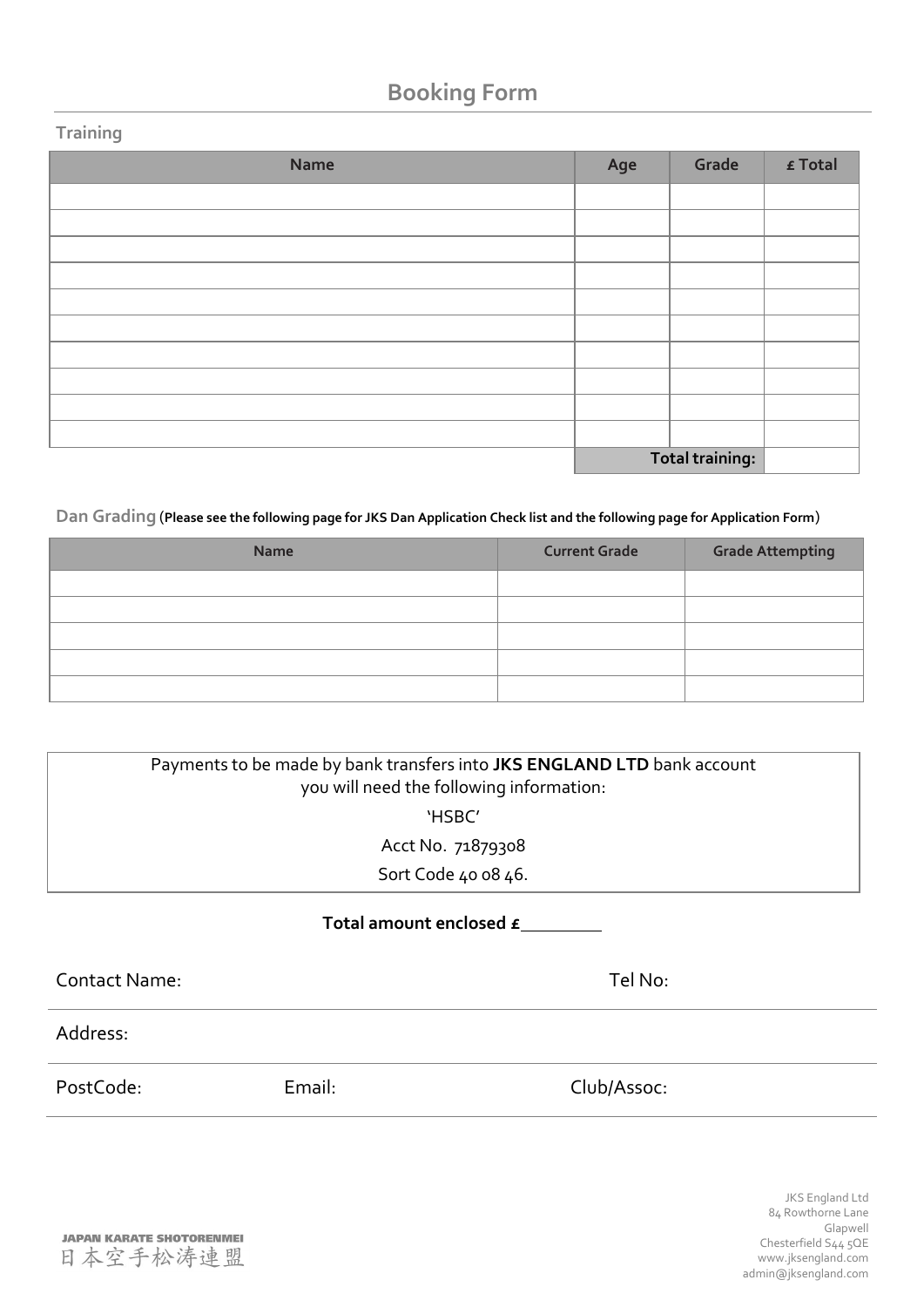



## **JKS Dan Application Check List**

**If you are intending on taking a Dan grading then please check that you have supplied the following information at least two weeks in advance of the grading date that has been set.**

- **An 'Application for Dan Examination' form that needs to be filled in (Attached)**
- **Please insert a passport sized photograph on the application form.**
- **Your JKS England License book and any other licence book that shows your previous gradings need to be brought along on the day for inspection.**
- **Please make sure that your license is current and up to date.**
- **You will need to email across to admin@jksengland.com an electronic copy of your previous Dan grade/s certificate/s.**

**All the above information above needs to be received at least two weeks in advance**

**The £30.00 test fee needs to be paid in cash on the day.**

**Send to:**

**'JKS Admin Office'**

**84 Rowthorne Lane,** 

**Glapwell,** 

**Chesterfield.** 

**S44 5QE.**

**If you are successful and pass your Dan grading you will be required to pay the JKS HQ registration fee in full, in cash, on the day. This needs to be provided in an UNSEALED envelope with their name and dojo written on and how much they have enclosed. Cheques are not accepted.**

**Please email: admin@jksengland.com in advance for the total cost of the grading.**